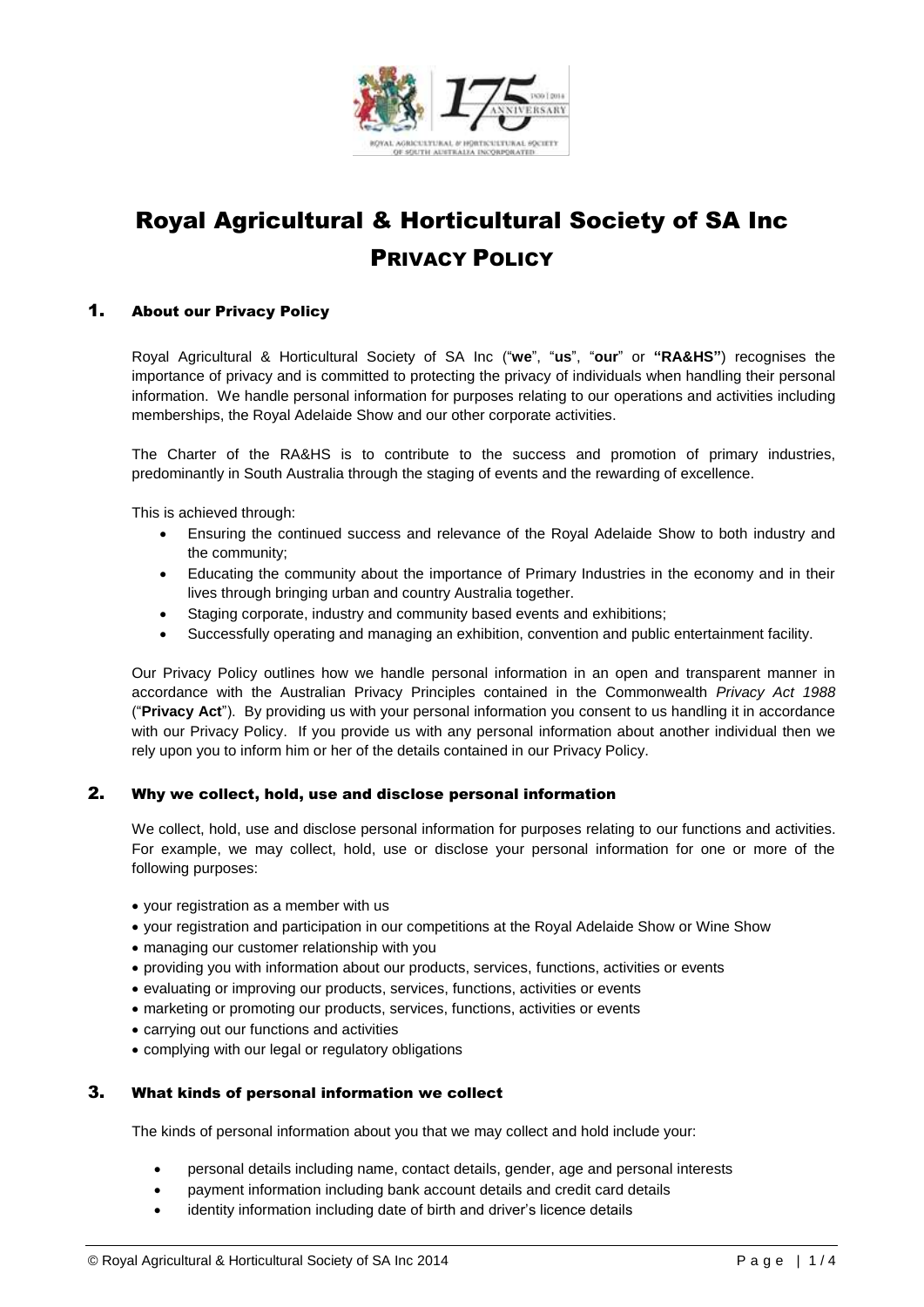- information about animals owned by you and entered into our competitions
- product and service information including purchase history

We will not collect any sensitive information about you without your consent unless we are required or authorised by law to collect the information. Sensitive information includes information about a person's health, biometrics, genetics, ethnic background, religious beliefs, religious affiliations, philosophical beliefs, professional memberships, trade memberships, political memberships, political opinions, sexual preferences or criminal record.

If we are not provided with the personal information about you which we request then we may not be able to provide you with our products or services and you may not be able to attend or participate in our functions, activities or events.

#### 4. What kinds of website visitor information we collect

We also collect and hold information about visitors to our websites: [www.adelaideshowground.com.au,](http://www.adelaideshowground.com.au/) [www.theshow.com.au](http://www.theshow.com.au/) and [www.aeec.com.au](http://www.aeec.com.au/) ("**Websites**") using a range of third party tools including cookies and session tools. For example, when you visit our Websites we may collect your server address, domain name, operating system, browser type, pages accessed, documents downloaded, previous visits, referring website and visit date and time. We collect and hold this information for the purpose of maintaining and improving our Websites and enhancing your experience browsing our Websites.

You may set your browser to disable cookies but some parts of our Websites may not function properly if cookies are disabled. Our Websites do not set tracking cookies if a Do Not Track request is received from your browser.

## 5. How we collect personal information

We usually collect personal information directly from you in person or when you communicate with us by form, letter, telephone, facsimile, email, internet or other means. For example, we may collect your personal information directly from you when:

- you register as a member with us
- you register to participate in our competitions at the Royal Adelaide Show or Wine Show
- you request us to provide you with our products or services
- you request us to provide you with assistance or support for our products or services
- you attend or participate in our functions, activities or events
- you request us to provide you with information about our products, services, functions, activities or event
- you complete a survey or provide feedback in respect of our products, services, functions, activities or events
- you subscribe to receive news or other information about our products, services, functions, activities or events
- you enter our competitions or promotions

We may also collect your personal information from a third party for the purpose of carrying out our functions and activities. For example, we may collect your personal information from:

- your authorised representatives in connection with providing you with our products or services or your attendance at or participation in our functions, activities or events
- our service providers that assist us to carry out our functions and activities including our information technology providers and credit report providers
- government departments and agencies in connection with carrying out our functions and activities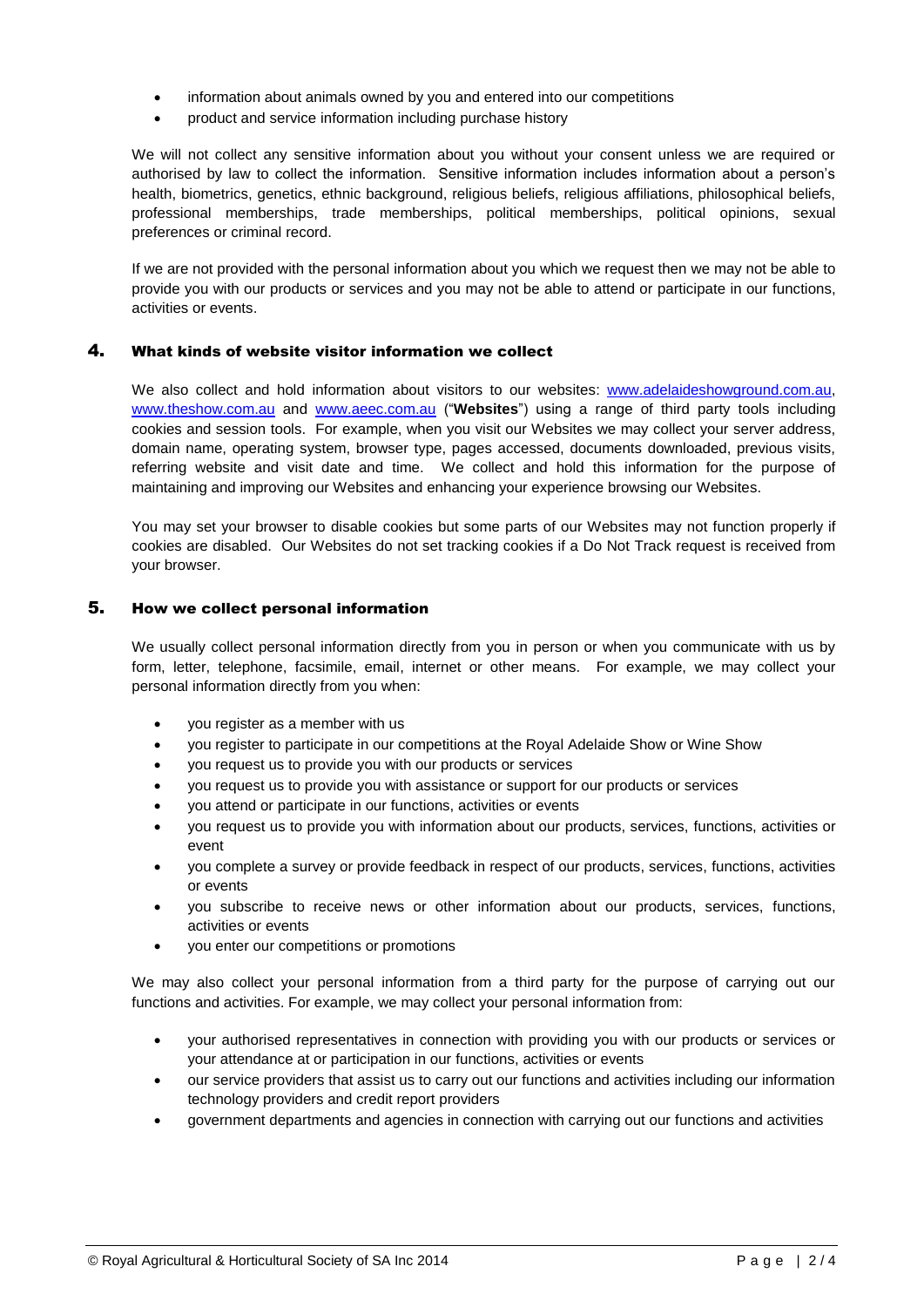## 6. When you will have the option of not identifying yourself

We will give you the option of not identifying yourself or using a pseudonym when dealing with us in relation to a particular matter except where it is impracticable or unlawful for us to do so. For example, you may not need to identify yourself when you request that we provide you with general information about our products, services, functions, activities or events.

#### 7. How we handle unsolicited personal information

If we receive any of your personal information that we have not requested then we will determine within a reasonable time whether or not we could have collected the information. If we determine that we could not have collected the information then we will destroy or de-identify the information as soon as reasonable practicable but only if it is lawful and reasonable to do so.

## 8. How we disclose personal information

We disclose personal information to third parties for the purpose of carrying out our functions and activities. For example, we may disclose your personal information to:

- your authorised representatives in connection with providing you with our products or services or your attendance at or participation in our functions, activities or events
- our service providers that assist us to carry out our functions and activities including our customer support providers, information technology providers, printing and mailing providers, sales and marketing providers, credit report providers, billing providers, debt recovery providers and professional advisers
- our related associations, agents, partners, affiliates and other trusted entities that assist us to carry out our functions and activities
- government departments and agencies in connection with carrying out our functions and activities
- Royal Adelaide Show visitors requesting information about your goods or services

These third parties to which we may disclose your personal information may be located in Australia or other countries.

We will not disclose your personal information to any other third parties without your consent except where required or authorised by law. [For example, we will not sell, trade or rent your personal information to any third party for marketing purposes without your consent.

#### 9. How we use personal information for direct marketing

We may use your personal information to provide you with news or other information about our products, services, functions, activities or events that may be of interest to you. In each such communication we will describe how you may at any time request not to receive any further such communications from us. We will give effect to your request not to receive any further such communications from us as soon as practicable.

#### 10. How we hold and protect personal information

We hold personal information that we collect in both physical and electronic storage facilities including paper-based files, computer servers, desktop and laptop computers, tablets, mobile phones, cameras and other portable data storage devices.

We protect personal information that we hold from misuse, interference and loss, and from unauthorised access, modification or disclosure using both physical and electronic security measures which include secure premises, physical access restrictions, locked cabinets, video surveillance, secure databases, password access, anti-virus software, data encryption and firewalls.

If we hold any personal information that we no longer need for any of our purposes then we will take reasonable steps to destroy or de-identify the information unless we are required by law to retain the information.